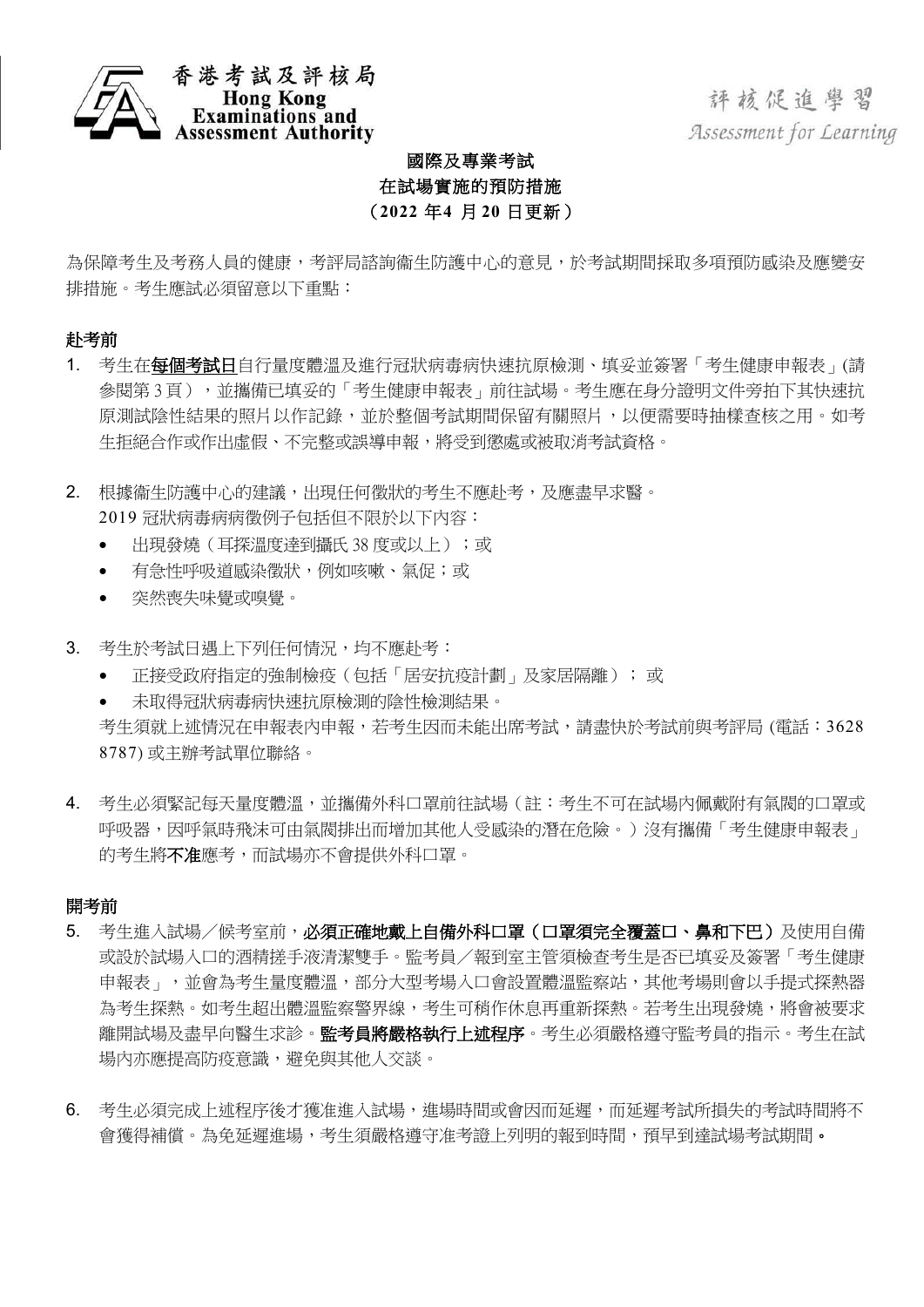

評核促進學習 Assessment for Learning

### 考試期間

- 7. 考試期間(包括口試),考生必須正確地戴上外科口罩,不可除下口罩,否則將被視作違規。監考員在 派發試卷、點名及收集答卷時,可戴上乳膠手套。監考員在登記/點名核實考生身分時,在保持適當的 社交距離下可要求考生暫時除下外科口罩。
- 8. 考生若在試場內頻密打噴嚏/持續咳嗽或嘔叶,監考員可安排他們坐在試場內預留的座位或其他考室, 以免影響其他考生。因轉換座位而損失的考試時間將不會獲得補償。
- 9. 試場內,考生座位之間的理想座位距離約 1.5 米 (包括前面、後面及兩旁)。口試期間,考生的坐位位 置應與考官及其他同組考生保持最少1.5米的距離。

### 兩節考試之間的休息時間(如適用)

10. 在兩節考試之間的休息時間(如適用),考生仍須正確地戴上外科口罩及避免進行脫下外科口罩的活動。 如考生需要進食或飲水,則應與他人保持至少 1.5 米距離及面向同一個方向。考生亦應定時用潔手液洗手 及不得與他人交談,並於進食前後再次清潔雙手,亦不可與他人共享食物、飲料或器皿。考生應盡量到 較空曠(及避免到人多擠逼)的地方休息, 惟活動只限於試場指定的地方。

#### 考試完結

11. 考試完結時,考生須聽從監考員指示,分批離開試場,以減低同一時間過多考生擠迫在試場的出入口造 成擁擠。

#### 其他注意事項

- 12. 考生在洗手間外排隊時亦應保持一定距離以避免出現人多擠逼的情況。
- 13. 考生必須保持試場地方清潔,尤其是在使用衞生設施時。
- 14. 經常注意手部衞生,例如在如廁、咳嗽或打噴嚏後用梘液洗手或以酒精搓手液消毒雙手。
- 15. 曾離港人士須根據法例接受檢疫,有關抵港人士檢疫的資料,請瀏覽以下相關網頁 : [www.](http://www.coronavirus.gov.hk/chi/inbound-travel.html)  [coronavirus. gov. hk/](http://www.coronavirus.gov.hk/chi/inbound-travel.html) chi/ inbound -travel. html 。 受檢疫人士的同住家人應注意相關措施, 包括避 免去人多擠擁的地方、乘坐公共交通工具或在人多擠擁的地方時戴上外科口罩及保持良好的 個人衞生等。有關詳細資料, 請參閱以下網頁: [www. coronavirus. gov. hk/](http://www.coronavirus.gov.hk/pdf/Points_to_note_for_household_members.pdf) pdf/ Points to note for household members. pdf 。
- 16. 有 關 預 防 措 施 日 後 如 有 任 何 變 動 , 考 評 局 會 盡 快 於 網 頁 <http://www.hkeaa.edu.hk/tc/ipe/> 公布。如有疑問,請致雷3628 8787 與國際及專業考試部職員聯絡。